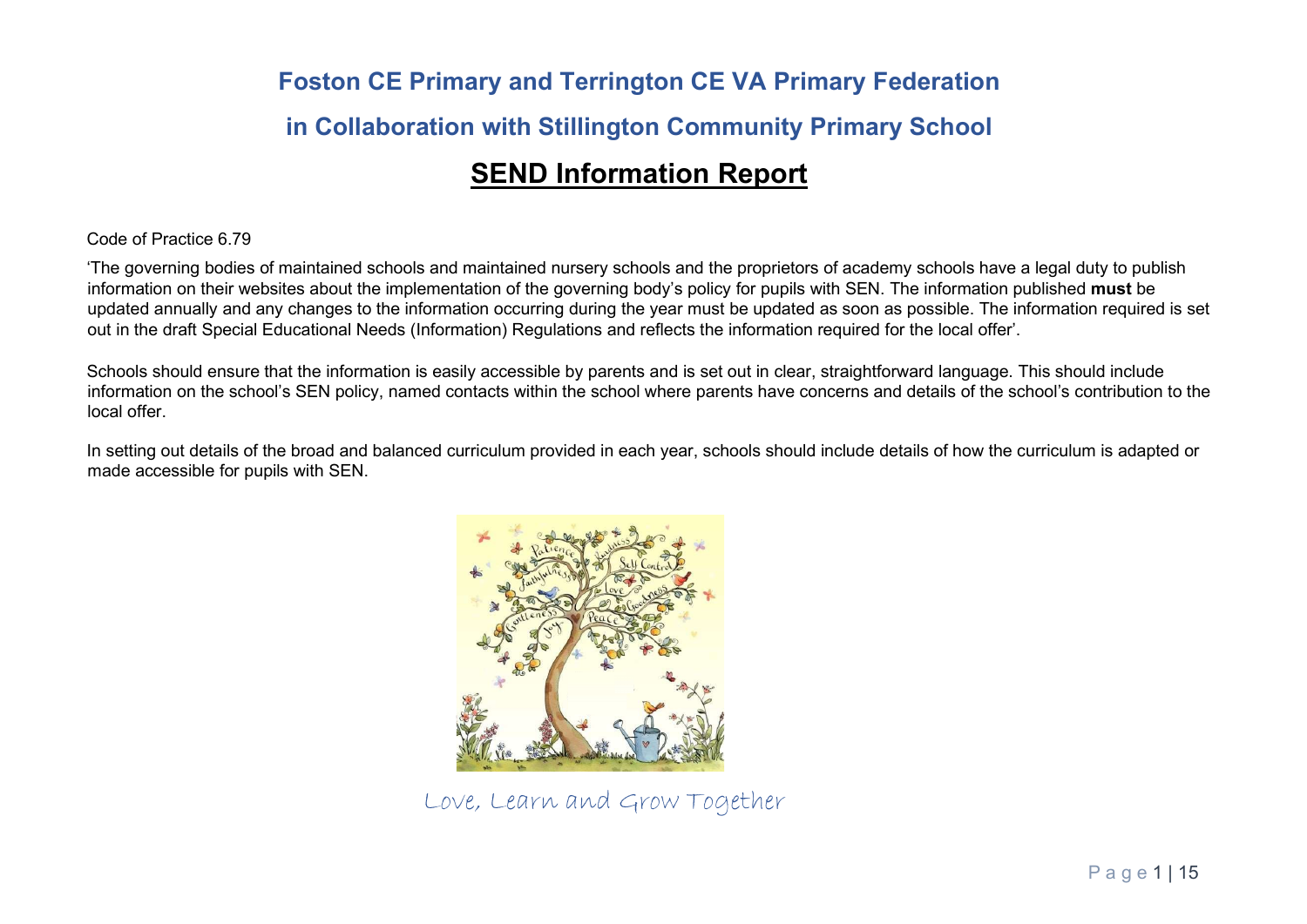| Foston and Terrington CE Federation in Collaboration with Stillington Community Primary School<br><b>SEN information report</b><br>Date: 27.10.21                                                                                                                                                                                                                                                                                                                                                                                                                                                                                                                                                                                                                                                                                                                                                                                           |                                                                                                                                                                                                                              |
|---------------------------------------------------------------------------------------------------------------------------------------------------------------------------------------------------------------------------------------------------------------------------------------------------------------------------------------------------------------------------------------------------------------------------------------------------------------------------------------------------------------------------------------------------------------------------------------------------------------------------------------------------------------------------------------------------------------------------------------------------------------------------------------------------------------------------------------------------------------------------------------------------------------------------------------------|------------------------------------------------------------------------------------------------------------------------------------------------------------------------------------------------------------------------------|
| <b>SEND Policies</b>                                                                                                                                                                                                                                                                                                                                                                                                                                                                                                                                                                                                                                                                                                                                                                                                                                                                                                                        |                                                                                                                                                                                                                              |
| Foston: http://foston.n-yorks.sch.uk/send-information/                                                                                                                                                                                                                                                                                                                                                                                                                                                                                                                                                                                                                                                                                                                                                                                                                                                                                      |                                                                                                                                                                                                                              |
| Terrington: http://terrington.n-yorks.sch.uk/send-information/                                                                                                                                                                                                                                                                                                                                                                                                                                                                                                                                                                                                                                                                                                                                                                                                                                                                              |                                                                                                                                                                                                                              |
| Stillington: http://www.stillington.n-yorks.sch.uk/our-school/policies-procedures/                                                                                                                                                                                                                                                                                                                                                                                                                                                                                                                                                                                                                                                                                                                                                                                                                                                          |                                                                                                                                                                                                                              |
|                                                                                                                                                                                                                                                                                                                                                                                                                                                                                                                                                                                                                                                                                                                                                                                                                                                                                                                                             |                                                                                                                                                                                                                              |
| The North Yorkshire local offer                                                                                                                                                                                                                                                                                                                                                                                                                                                                                                                                                                                                                                                                                                                                                                                                                                                                                                             |                                                                                                                                                                                                                              |
| This can be found at: http://www.northyorks.gov.uk/article/23542/SEND---local-offer                                                                                                                                                                                                                                                                                                                                                                                                                                                                                                                                                                                                                                                                                                                                                                                                                                                         |                                                                                                                                                                                                                              |
| This is what we provide in our schools                                                                                                                                                                                                                                                                                                                                                                                                                                                                                                                                                                                                                                                                                                                                                                                                                                                                                                      | This is North Yorkshire LA's minimum expectations<br>of good practice                                                                                                                                                        |
| 1) What kinds of SEN are provided for in your school?                                                                                                                                                                                                                                                                                                                                                                                                                                                                                                                                                                                                                                                                                                                                                                                                                                                                                       |                                                                                                                                                                                                                              |
| At Foston, Terrington and Stillington Schools we provide an inclusive education. All children<br>are welcomed into our school, we will strive to welcome and accommodate all pupils and<br>strategies will be sought to ensure that this can happen. Admission for all pupils is through<br>North Yorkshire Admissions.<br>We have a wealth of knowledge to support children with:<br>Autism<br>$\blacksquare$<br>Attention deficit hyperactivity disorder (ADHD)<br>Attention Deficit Disorder (ADD)<br>$\blacksquare$<br><b>Sensory Processing Disorders</b><br>Dyslexia<br>Dyscalculia<br>$\overline{\phantom{a}}$<br>Physical disabilities<br>$\overline{\phantom{a}}$<br><b>Hearing Impairments</b><br>$\blacksquare$<br>Social, emotional and mental health<br>$\blacksquare$<br>Specific learning difficulties<br>$\blacksquare$<br>Severe learning difficulties<br>Communication and Interaction difficulties<br>Precocious puberty | Children and young people (CYP) with a wide range of<br>SEN are welcomed into the school. If a parent of a pupil<br>with an EHCP requests a place at the school, the CYP is<br>welcomed and strategies sought to meet needs. |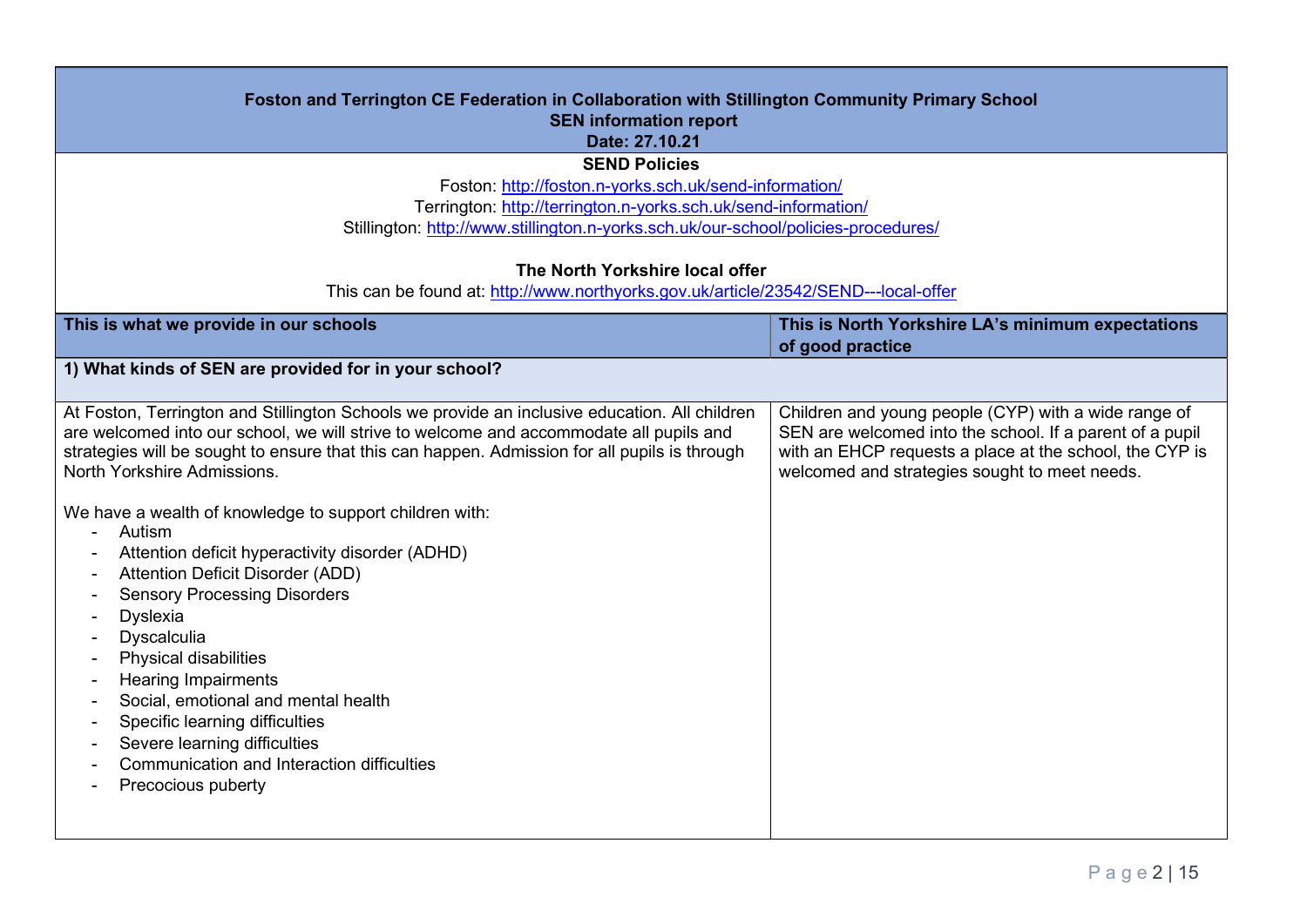# 2) What policies do you have for identifying children and young people with SEN? How do you assess their needs? What is the SENCo's

| name and how can I contact them?                                                                                                                                                             |                                                                                  |
|----------------------------------------------------------------------------------------------------------------------------------------------------------------------------------------------|----------------------------------------------------------------------------------|
| <b>SENCO: Miss Katie Stringer</b>                                                                                                                                                            | The name and contact number of the SENCo should be                               |
| Contact details: 01653 618265 or katie.stringer@foston.n-yorks.sch.uk                                                                                                                        | readily available for parents. Where the school feels that                       |
|                                                                                                                                                                                              | something additional or different is needed to support your                      |
| <b>SEND Governors:</b>                                                                                                                                                                       | child because they have SEND they will discuss this                              |
| Foston & Terrington Federation: Mrs Gill Hughes                                                                                                                                              | carefully with you. This information may well be recorded                        |
| Stillington Community Primary School: Mrs Christine Cookman                                                                                                                                  | in a document for you and your child, known as an                                |
|                                                                                                                                                                                              | individual provision map or an individual education plan.                        |
| Teachers are responsible for assessing and monitoring the progress of all children in their                                                                                                  | This should include:-                                                            |
| class through assessment for learning strategies, formative and summative assessment                                                                                                         | details of any strategies being used to support                                  |
| tools.                                                                                                                                                                                       | your child in class;                                                             |
|                                                                                                                                                                                              | details of any extra support or interventions for                                |
| If a child fails to make expected progress, the child will be identified by the class teacher.                                                                                               | your child                                                                       |
| The class teacher will then make a clear plan for support the child, which will be shared with                                                                                               | your child's learning targets and their long-term                                |
| the Headteacher and SENCo at the pupil progress meetings. A child that is not making                                                                                                         | desired outcomes • the next date when your child's<br>progress will be reviewed. |
| expected progress will then be identified as vulnerable. The class teacher is responsible for                                                                                                |                                                                                  |
| initiating gap targets, booster sessions, pre-teach activities or interventions. These may be                                                                                                | Most pupils will benefit from SEN support, but some                              |
| in a small group or on a one-to-one basis, and will be focussed on a particular aspect of                                                                                                    | pupils who need high levels of support, or who have                              |
| learning. Information about progress and support will be shared with parents / carers at                                                                                                     | complex needs will need to be referred for an education,                         |
| parents evening.                                                                                                                                                                             | health and care plan.                                                            |
|                                                                                                                                                                                              |                                                                                  |
| If a child continues to not make the expected progress the class teacher may then request                                                                                                    |                                                                                  |
| that the SENCO becomes involved. The SENCO may then invite the parents / carers to a                                                                                                         |                                                                                  |
| meeting and / or carry out observations and assessments to inform a decision as to whether<br>a child required additional and different provision to support them with their learning. Those |                                                                                  |
| children who are identified as needing SEND support will be put onto the SEND register and                                                                                                   |                                                                                  |
| receive an IPM (Individual Provision Map). Parents / carers will then be invited to an                                                                                                       |                                                                                  |
| additional termly meeting to discuss their child's progress and IPM. The IPM Meeting will                                                                                                    |                                                                                  |
| include details of areas on need, SMART targets, interventions to be used, review dates,                                                                                                     |                                                                                  |
| progress against targets, input from child and parents/carers and intended outcomes.                                                                                                         |                                                                                  |
|                                                                                                                                                                                              |                                                                                  |
| After two cycles of support within school, the SENCO may contact outside agencies to ask                                                                                                     |                                                                                  |
| for further support and advice.                                                                                                                                                              |                                                                                  |
|                                                                                                                                                                                              |                                                                                  |
| Children requiring high levels of support will be referred for an Education Health Care Plan                                                                                                 |                                                                                  |
| (EHCP) with parental consent.                                                                                                                                                                |                                                                                  |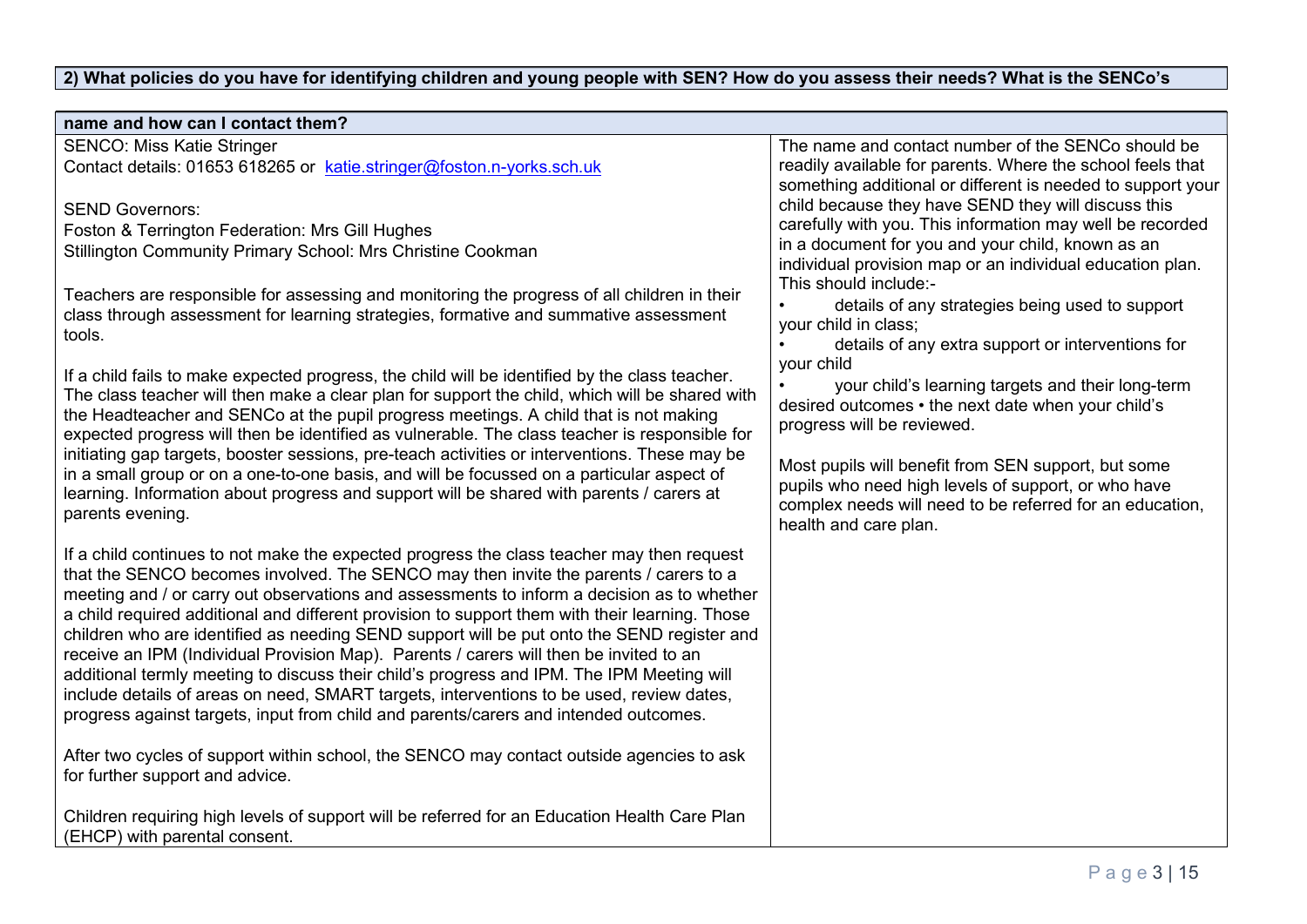## 3) What arrangements do you have for consulting with parents of children with SEN and involving them in their child's education?

The school prides itself on having an 'open door policy' and this is borne out though good open communication and links with parents.

We would like you to talk to your child's teachers regularly about interests, progress and learning in both home and school. Homework will be adjusted as needed to your child's individual needs. We will offer support and guidance on how you may help your child at home and give regular formal and informal feedback. The home school book allows for communication on a daily basis if required. Progress levels are shared with parents and children on a regular basis and through parents evening discussions.

Parents with children identified as having SEN have half termly meetings; one parents evening and one IPM meeting per term. Involvement with parents is encouraged and feedback requested.

The SENCO is available to meet with you to discuss your child's progress or any concerns/worries you may have. All information from outside professionals will be discussed with you with the person involved directly, or where this is not possible, in a report. The SENCO will also arrange to meet with you to discuss any new assessments and ideas suggested by outside agencies for your child.

For children with an EHCP (Education, Health, Care Plan) an Annual Review is used to review and celebrate progress made and discuss ways in which parents can support their child's learning at home. Reviews can occur though at any time through the academic year. Schools communicate regularly with parents, usually once a term, to discuss how well their child is doing. They listen to what parents have to say and respond to it. For pupils with SEND it is often desirable that there is more frequent communication as it is vital that parents and school work together closely. Your knowledge and understanding of your child's needs is essential to support the school in making the best provision for them. This should also take account of your and your child's hopes, personal goals and interests.

This will allow the school to regularly explain to you where your child is in their learning, and to work with you to ensure the most appropriate targets are set to ensure progress.

On-going communication with school may include:

- regular contact through a home-school book or by e-mail to keep you informed of things that are going well or particular successes
- more regular meetings to update you on your child's progress and whether the support is working
- clear information about the impact of any interventions
- guidance for you to support your child's learning at home.

4) What arrangements do you have in place in your school to consult with young people with SEN and how do you involve them in their education?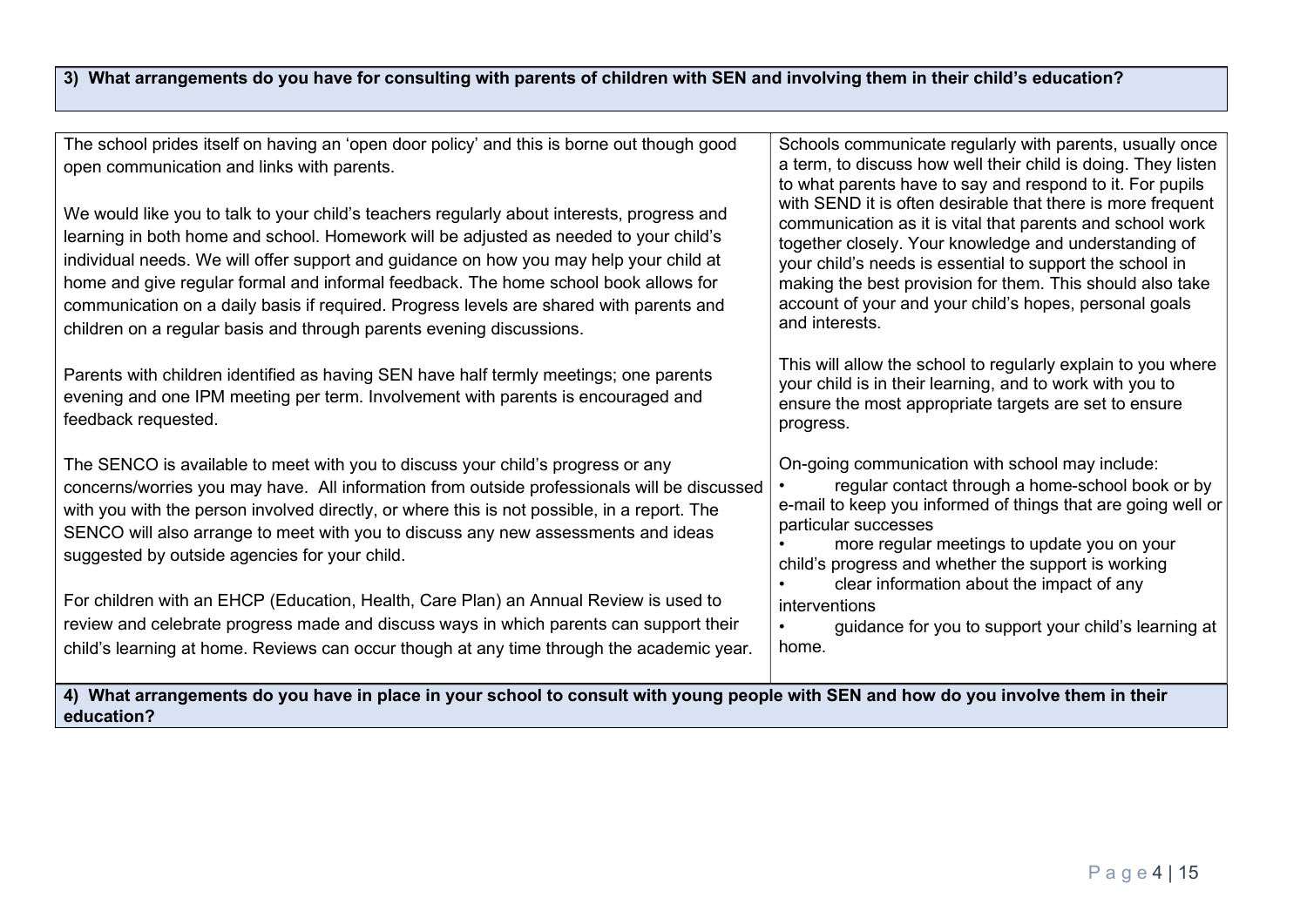| We monitor all SEND children to ensure that they are progressing. If appropriate<br>progress will be measured in small steps using the P Scales.<br>Parents/carers families and children will be at the heart of all we do and will be fully<br>informed at all stages.<br>Learning conversations / pupil voice discussions take place every term with the class<br>teacher. Children share their interests, strengths and barriers to learning.<br>Parent/carers and children's opinions are included in this and we encourage<br>parents/carers to share their children's achievements out of school, to enable us to<br>build a picture of the whole child.<br>New targets are then generated and recorded in the IPM (individual provision map). | School will obtain the views of all children (pupil voice) to<br>shape provision in school. Your child's school may have a<br>school council. In addition, it is vital that the views and<br>aspirations of children and young people with SEN are<br>listened to and they are supported to achieve their<br>aspirations as far as possible. You school will be able to<br>describe how this is undertaken and the frequency with<br>which the child is consulted. |
|------------------------------------------------------------------------------------------------------------------------------------------------------------------------------------------------------------------------------------------------------------------------------------------------------------------------------------------------------------------------------------------------------------------------------------------------------------------------------------------------------------------------------------------------------------------------------------------------------------------------------------------------------------------------------------------------------------------------------------------------------|--------------------------------------------------------------------------------------------------------------------------------------------------------------------------------------------------------------------------------------------------------------------------------------------------------------------------------------------------------------------------------------------------------------------------------------------------------------------|
| These are then shared with the parents at the progress meetings.                                                                                                                                                                                                                                                                                                                                                                                                                                                                                                                                                                                                                                                                                     |                                                                                                                                                                                                                                                                                                                                                                                                                                                                    |

• Each term the individual provision map is reviewed with the child and the class teacher. Children input into decision making and interventions

• The SENCO has regular discussions with all children about their learning.

5) What arrangements are in place for assessing and reviewing children and young people's progress towards outcomes? Please can you explain what opportunities are available to enable you to work with parents and young people as part of this assessment and review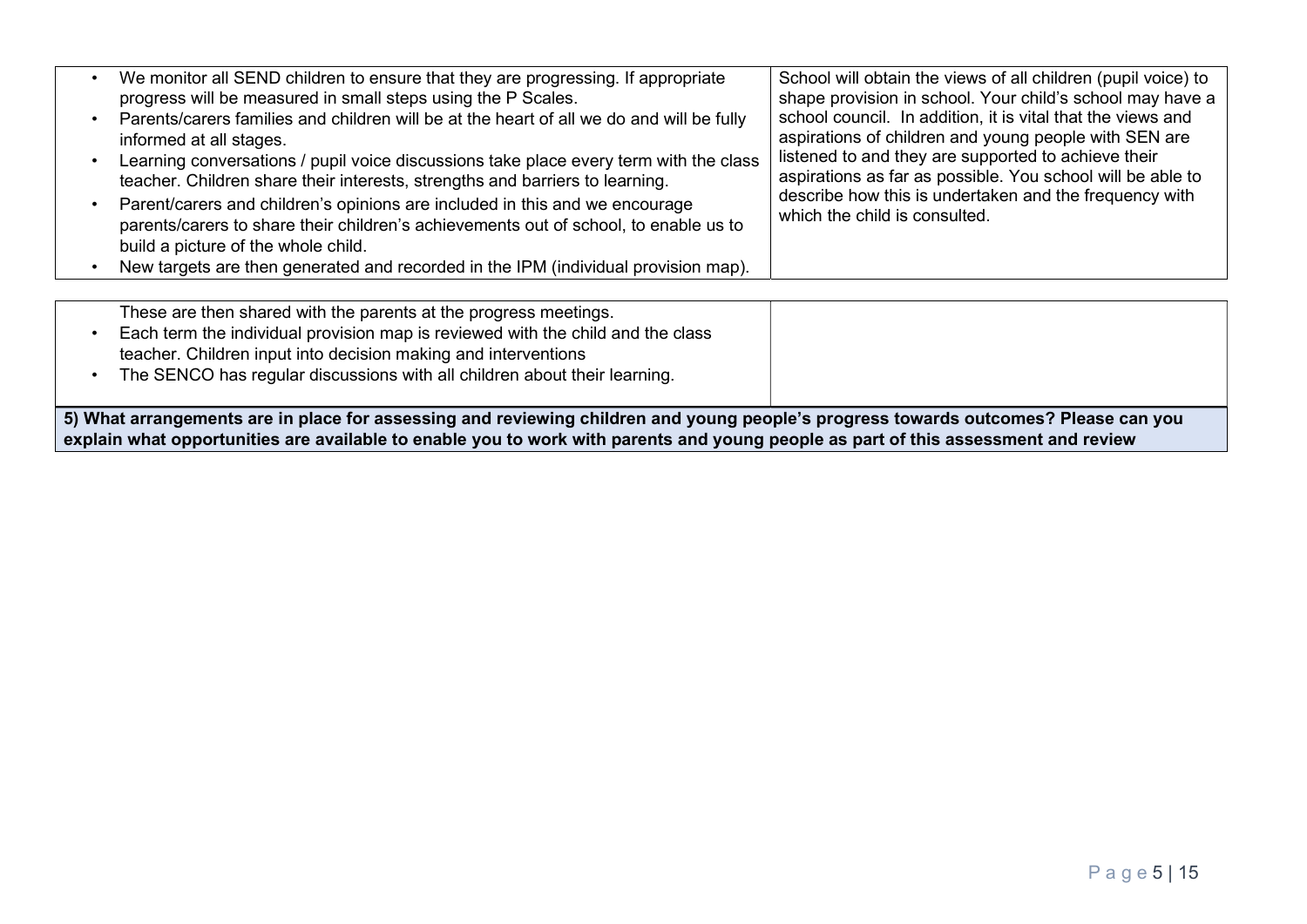#### **Assessment**

Your child's progress is continually monitored by their teachers, and if a SEND need is identified by the SENCO. His/ her progress is reviewed formally every term using the year group expectations.

If your child is working below the national curriculum your child will be assessed using another scale of levels that assess attainment up to the National curriculum. These are called 'P Scales'.

At the end of the Early Years (reception), parents receive a report as to whether children have achieved the end of EYFS expectations, are emerging or have exceeded the expectations in all 17 areas of learning.

At the end of Key Stages 1 and 2 the school is required to report on English, Maths and Science attainment. This is something the government requires all schools to do and the results that are published nationally.

#### Progress

We have Pupil Progress Meetings half termly, where students who give concern are discussed and appropriate actions agreed and reviewed. Parents evenings are arranged twice a year, you will also receive an end of year written report. The progress of children with an EHCP is formally reviewed at an Annual Review.

When a teacher or a parent / carer has raised concerns about your child's progress, and targeted teaching has not met the child's needs, the teacher must raise this with the SENCO.

The school will set up a meeting to discuss this with you in more detail. This could be:  $\circ$  to listen to any concerns you may have too  $\circ$  to plan any additional support your child may receive

> o to discuss with you any referrals to outside professionals to support your child's learning

All pupils with SEND should make at least expected progress, in line with their peers. Your school will be able to explain how it will be monitoring your child's progress to ensure that it is at least in line with expectations. This will usually include progress made with personal targets, and overall progress on the National Curriculum. Many schools use inclusion passports. This is a document that summarises the support that has been given to a pupil over a period of time, and the difference that this support has made. You may like to ask your child's school whether an inclusion passport would be useful for you and your child. Your child may well have their own version which they can share with staff and which can help to explain their interests and things that help them learn and to enjoy school.

6) What are the arrangements for supporting children and young people in moving between phases of education and in preparing for adulthood? How do you ensure that as young people prepare for adulthood the desirable outcomes reflect their ambitions, which could include higher education, employment, independent living and participation in society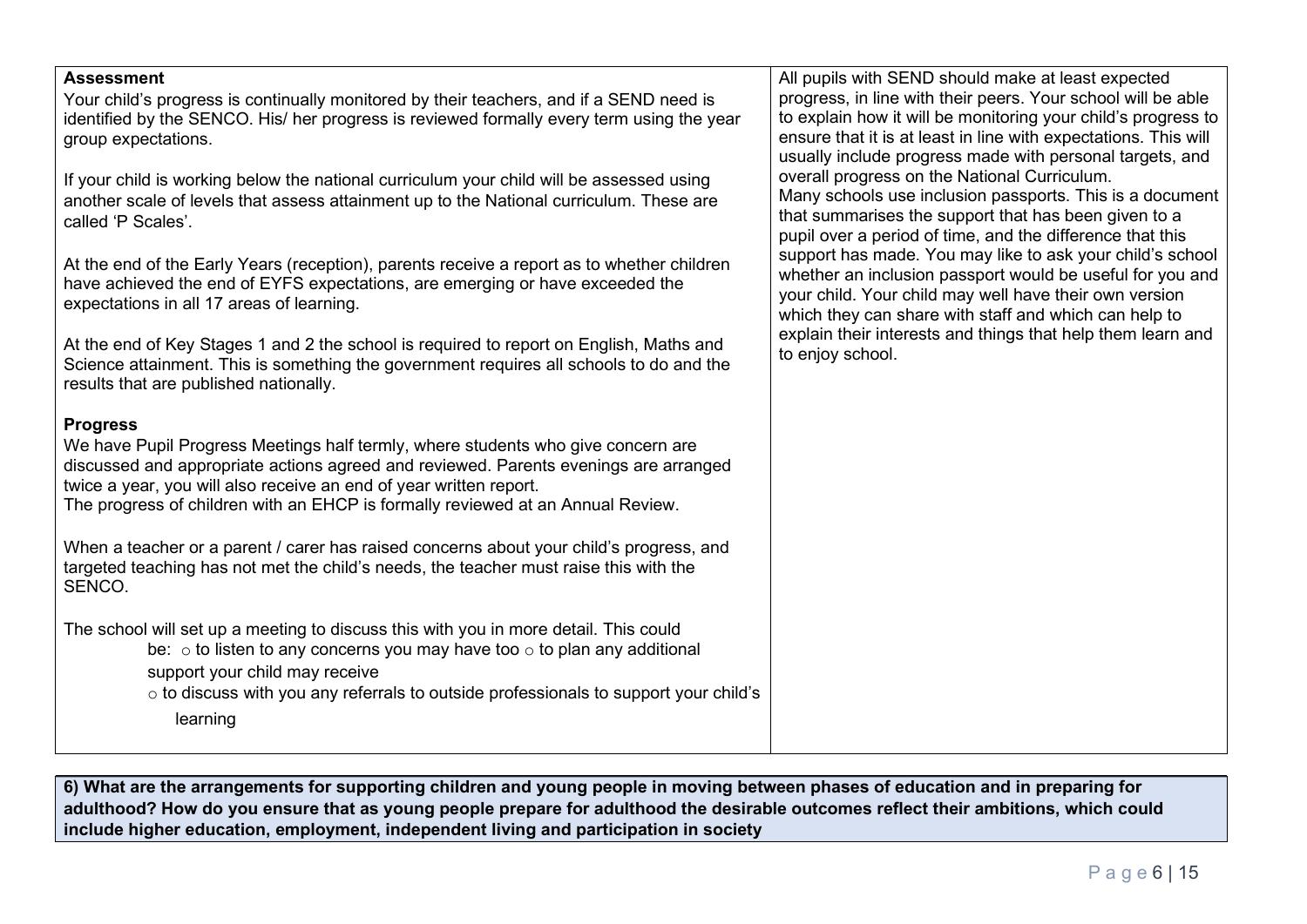We recognise that 'moving on' can be difficult for a child with SEN and take steps to ensure that any transition is a smooth as possible.

## Transition into School

We liaise strongly with local nurseries to ensure smooth transitions. This will include extra visits with members of staff, arranging meetings with parents and any other agencies involved. This will vary on the needs of the individual child. Children will be visited in their home and or nursery setting and information is gathered on how best to support your child in school. We can also provide social stories or transitional books/packs if required. Some of our children also come for additional visits prior to joining our school

## Transitions between classes

- Information about your child will be shared with their new teachers.
- If your child would be helped by a personalised plan for moving to another year, we will put this in place.
- Children who work 1:1 with members of staff we will endeavour to maintain continuity of staffing as they move through the school where possible.
- Organise specific times for your child to visit the new class.
- Provide a transition book if necessary.

# Transition to Secondary School

Additional visits and transitional meetings with SEND staff from secondary settings are organised for all children with SEN. Records and relevant information regarding provision are transferred to your child's next school. Parents/carers and pupils have the opportunity to add their own comments when a pupil transfers schools.

# Transition to another school

When transferring to other schools, transition meetings will be arranged so that all concerns can be identified and all information shared to ensure your child is well supported. Parents/carers and the child's views are carefully listened to. We will also:

- contact the school SENCO and ensure he/she knows about any special arrangements or support that need to be made for your child.
- We will make sure that all records about your child are passed on as soon as possible.
- If necessary, arrange additional visits for your child to the new setting, or invite staff to visit your child at our school.

Your SENCo should arrange an appropriate transition review in plenty of time before any move. Staff from the receiving school should be invited to attend. Transition meetings and visits should be arranged for the pupil or student, often accompanied by a well-known member of staff. The pupil should receive as much transition work as they feel necessary.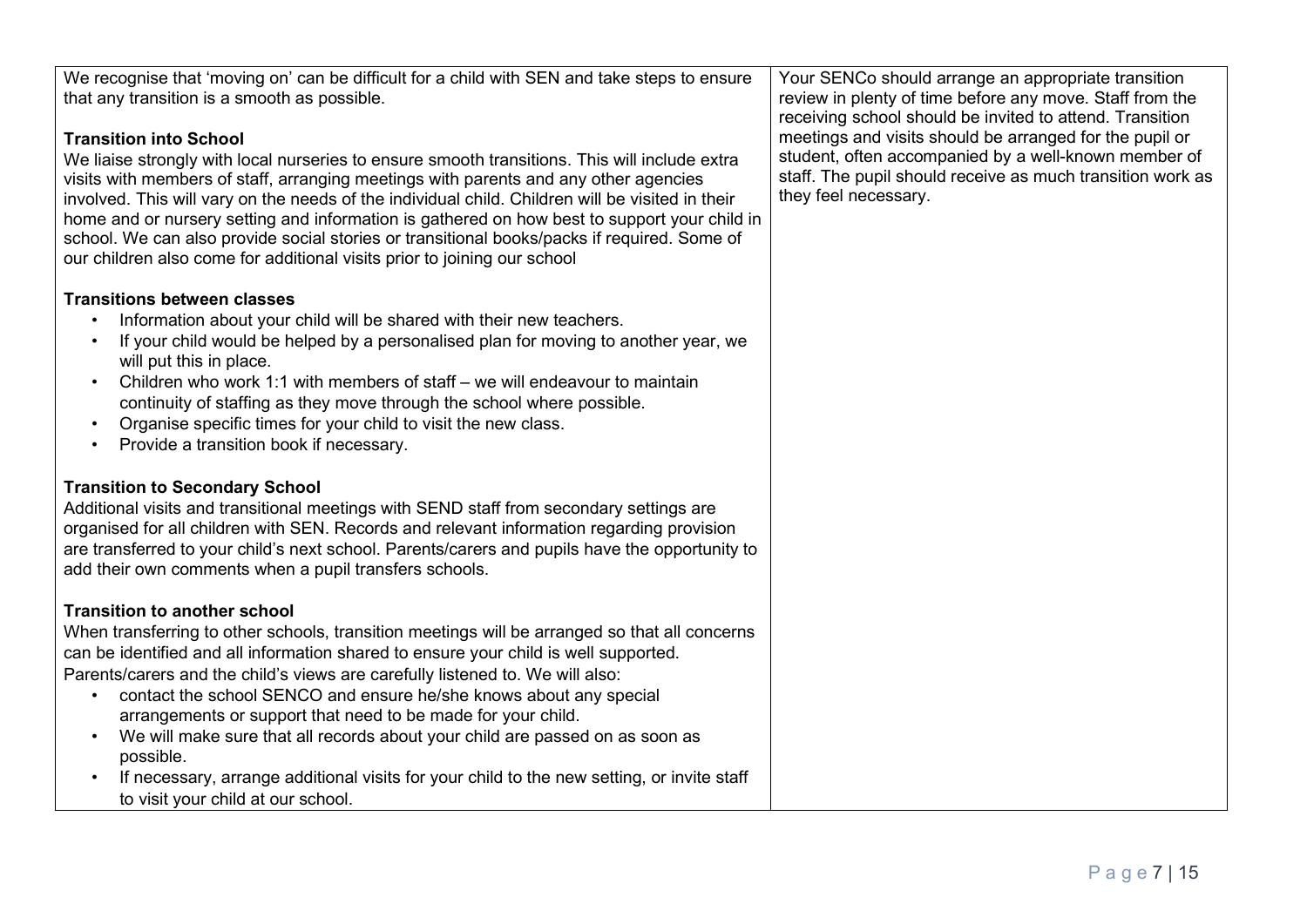| Your child may be part of a specific supported group before transfer to a new school<br>where students will have the opportunity to discuss any worries and learn new skills<br>relevant to their transfer.                                          |                                                                                                                                                                                                                                                                                                     |
|------------------------------------------------------------------------------------------------------------------------------------------------------------------------------------------------------------------------------------------------------|-----------------------------------------------------------------------------------------------------------------------------------------------------------------------------------------------------------------------------------------------------------------------------------------------------|
| 7) What is you School's approach to teaching children and young people with SEN?                                                                                                                                                                     |                                                                                                                                                                                                                                                                                                     |
| We believe that high quality teaching is the most effective way of supporting children in their<br>learning. Additional needs are quickly identified and addressed.                                                                                  | High quality support for learning within mainstream<br>lessons is the most important factor in helping pupils with<br>SEND to make good progress alongside their peers.                                                                                                                             |
| Teachers plan lessons according to the specific needs of all groups of children in their class,<br>and will ensure that your child's needs are met.                                                                                                  | There may be occasions when the school feels that some<br>additional support within lessons may help your child to<br>make better progress. This is by no means always the                                                                                                                          |
| Planning and teaching will be adapted on a daily basis if needed to meet your child's<br>learning needs. On IPMs, strategies that are used within in the classroom to support<br>children's learning are listed (quality first teaching strategies). | case. However, if some additional small group or one to<br>one support within lessons is planned, the school will<br>explain how this will work, what the aims of this support<br>will be and how and when the impact of this support will<br>be reviewed. Most importantly, this support should be |
| Teaching Assistants and teachers will support with your child's learning in the classroom.                                                                                                                                                           | aiming to make your child more independent in lessons<br>Schools use a range of evidence-based interventions to                                                                                                                                                                                     |
| Interventions are closely chosen to match the needs of the children and implemented by<br>highly qualified and effective teachers, higher level teaching assistants and teaching<br>assistants.                                                      | support pupils with SEND to make better progress.<br>Interventions are structured learning programmes. Your<br>school will be able to explain to you:                                                                                                                                               |
| Information on quality first teaching strategies and evidence-based interventions available<br>can be found on the website.                                                                                                                          | what interventions your child is receiving and what<br>are the intended learning outcomes;<br>when during the week any interventions will be                                                                                                                                                        |
| <b>Quality First Teaching Strategies include:</b>                                                                                                                                                                                                    | delivered and for how many weeks;                                                                                                                                                                                                                                                                   |
| Dyslexia friendly whiteboards, overlays, writing boards, Communication in Print, TEACHH,<br>visual timetables, clicker, pencil grips and many more resources/strategies to support<br>children.                                                      | who will be delivering the interventions (usually a<br>welltrained teaching assistant) and where (e.g. in class or<br>outside the classroom)<br>how the interventions will relate to and support                                                                                                    |
| Interventions include:                                                                                                                                                                                                                               | learning in the classroom;                                                                                                                                                                                                                                                                          |
| One to one sessions, 1stClass@Number maths intervention, Reading Intervention, Active<br>Literacy Kit, numicon, number box, inference, 5-point scale, nurture groups / thrive, narrative<br>group and ECLAN.                                         | how they will be monitored closely to make sure<br>they are helping your child to make accelerated progress.                                                                                                                                                                                        |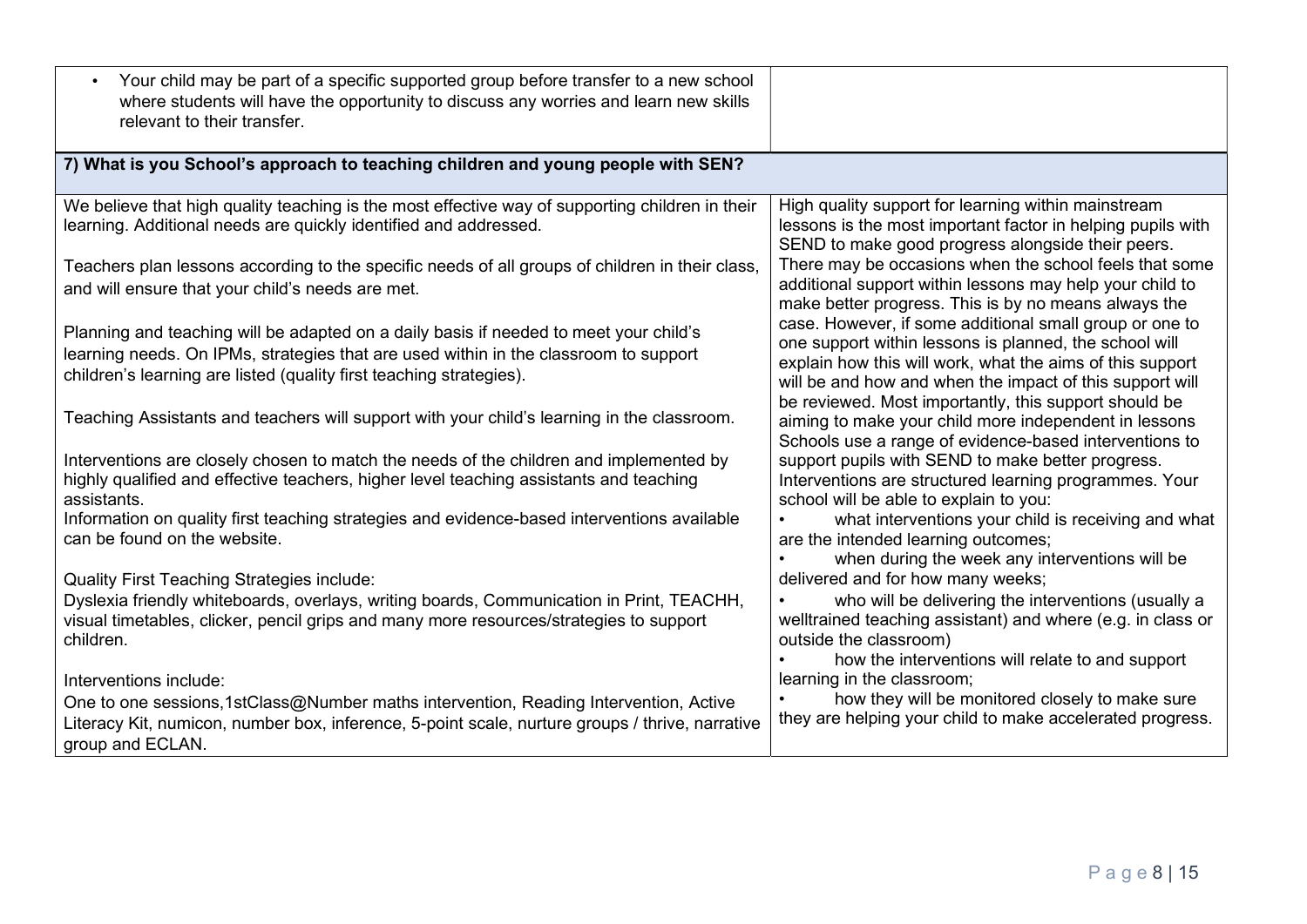| <b>School Environment</b><br>We ensure that equipment used is accessible to all children regardless of their<br>needs, all draws are labelled and have matching pictures.<br>Key words and literacy resources are used across the school to support learning.<br>$\bullet$<br>Calm and purposeful learning environment<br>$\bullet$                                                                                                                                                                                                                                                                                                                                                                                                                                                                                        | Your school will be able to describe some of the<br>approaches that classroom teachers and other staff will<br>be using throughout the day to help address your child's<br>needs within lessons. They may also be able to share<br>with you the school's overall plan of support (provision<br>map), which outlines many of these strategies. |  |
|----------------------------------------------------------------------------------------------------------------------------------------------------------------------------------------------------------------------------------------------------------------------------------------------------------------------------------------------------------------------------------------------------------------------------------------------------------------------------------------------------------------------------------------------------------------------------------------------------------------------------------------------------------------------------------------------------------------------------------------------------------------------------------------------------------------------------|-----------------------------------------------------------------------------------------------------------------------------------------------------------------------------------------------------------------------------------------------------------------------------------------------------------------------------------------------|--|
| Children are seated to support their learning needs<br>$\bullet$<br>Tables are organised to support rich communication<br>$\bullet$<br>Visual timetables / reminders / learning prompts/ individual task boards are used in<br>all classrooms.<br>Communication and Print is used in school.<br>$\bullet$<br>Practical maths resources such as Numicon are available in all classes.<br>$\bullet$<br><b>Offsite</b><br>Considerations will be made to ensure that all school trips are inclusive.<br>$\bullet$<br>Alternative activities may be offered whilst on a school trip to meet the needs of your<br>$\bullet$<br>child. If necessary, an additional adult may accompany your child on the trip.<br>Adaptations will be made to allow all children to access the offsite activities that we<br>$\bullet$<br>offer. | Some children with a high level of need will also need a<br>care plan or a health care plan which may include a risk<br>assessment.                                                                                                                                                                                                           |  |
| 9) What sort of expertise for supporting children and young people with SEN do you currently have in school? How do you ensure that the<br>expertise and training of staff to support children and young people with SEN is current? How do you access and secure further specialist<br>expertise?                                                                                                                                                                                                                                                                                                                                                                                                                                                                                                                         |                                                                                                                                                                                                                                                                                                                                               |  |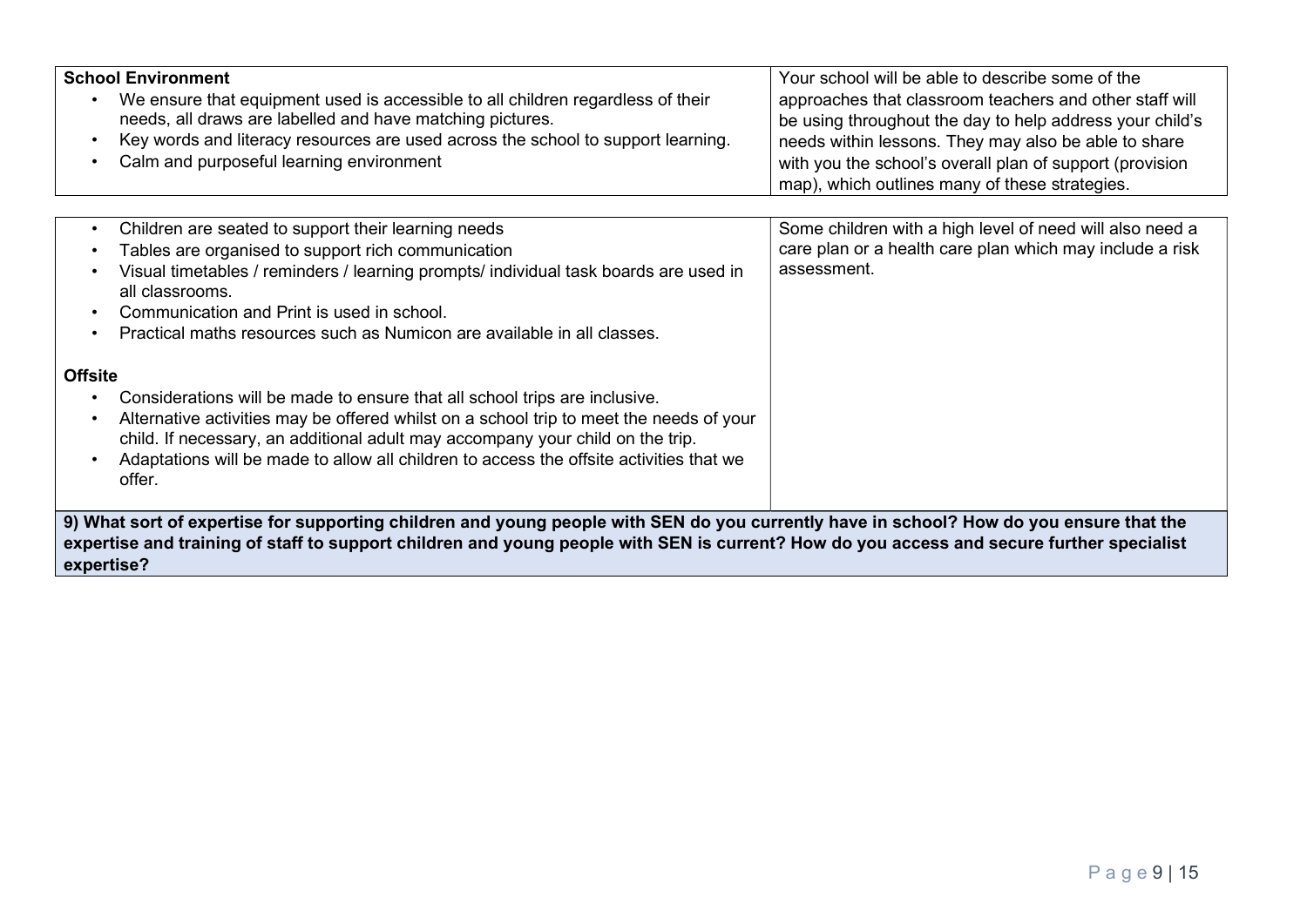| The SENCo, Katie Stringer, has a Postgraduate Diploma in Special Educational Needs. The<br>SENCO's job is to support the teachers in planning for children with SEN. The schools have<br>a training plan for all staff to improve the teaching and learning of children including those<br>with SEN. This includes whole school information & training on SEN issues such as Autism<br>spectrum, dyslexia etc. | All staff should receive regular training to enable them to<br>meet a range of SEN. Teachers and teaching assistants<br>should have regular generic training and specific training<br>to meet individual needs as necessary.<br>Schools must make good use of their SEN funding to<br>meet a range of need. However, if a pupil has particular |  |
|----------------------------------------------------------------------------------------------------------------------------------------------------------------------------------------------------------------------------------------------------------------------------------------------------------------------------------------------------------------------------------------------------------------|------------------------------------------------------------------------------------------------------------------------------------------------------------------------------------------------------------------------------------------------------------------------------------------------------------------------------------------------|--|
| Individual teachers and support staff attend training courses run by outside agencies that<br>are relevant to the needs of specific children in their class.                                                                                                                                                                                                                                                   | needs and the school has exhausted its repertoire,<br>specialist support should be sought promptly.                                                                                                                                                                                                                                            |  |
| The teaching and support staff have received training in using Numicon, Dyslexia Friendly<br>Classrooms, autistic spectrum disorders, sensory needs, Makaton and singing hands, talk<br>boost, active literacy, paired writing, narrative groups, talk boost and maths interventions.                                                                                                                          |                                                                                                                                                                                                                                                                                                                                                |  |
| The school is proactive in seeking support from Educational Psychologists, speech and<br>language therapists, occupational therapists, physical and disabilities team and specialist<br>teachers.                                                                                                                                                                                                              |                                                                                                                                                                                                                                                                                                                                                |  |
| 10) How do you evaluate the effectiveness of the provision made for children and young people with SEN?                                                                                                                                                                                                                                                                                                        |                                                                                                                                                                                                                                                                                                                                                |  |
| The SENCO is responsible for Coordinating all the support for children with special<br>educational needs and disabilities (SEND) and developing the school's SEND Policy to<br>make sure all children get a consistent, high-quality response to meeting their needs in<br>school.                                                                                                                             | The progress and attainment of all children is carefully<br>monitored and reported to parents. Your school will be<br>able to explain how they track pupil progress in their<br>school. If a child is provided with additional and different                                                                                                   |  |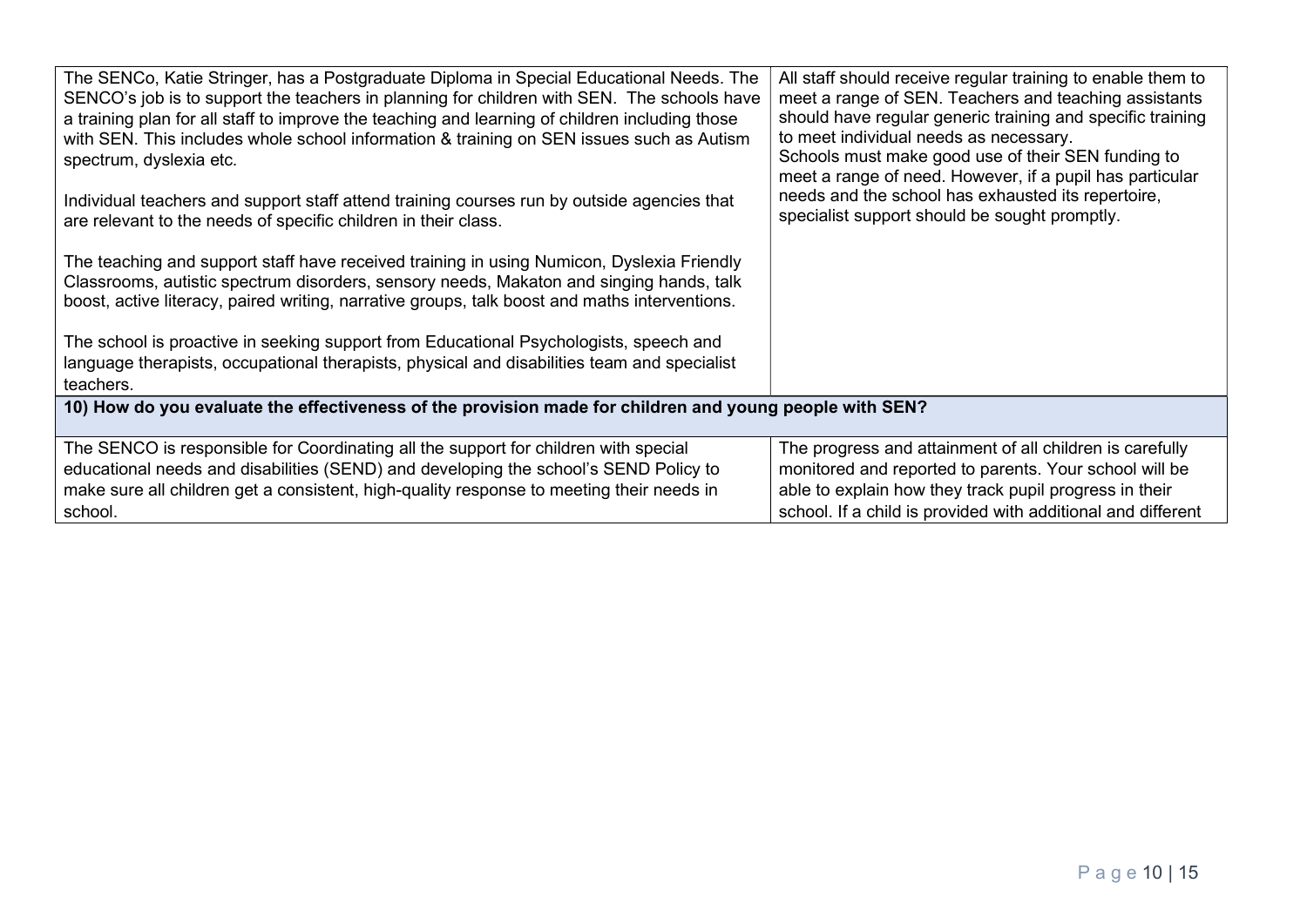|                                                                                         | provision/interventions, the school will carefully monitor   |
|-----------------------------------------------------------------------------------------|--------------------------------------------------------------|
| The SENCo will write a SEND Action Plan annually. She will evaluate the impact of       | the impact by a variety of methods; such as: measuring       |
| interventions, quality of teaching, progress of SEND children and communication between | how the intervention accelerated progress over a given       |
| pupils and parents. The effectiveness will be evaluated through learning walks, pupil   | time – known as a ratio gain or the before and after         |
| conferencing, questionnaires, book scrutinies, discussions with the class teacher and   | impact on self-confidence, behaviour etc. During the         |
| parents. Targets will then be identified.                                               | planning meeting with parents and where possible the         |
|                                                                                         | child or young person, the teacher will explain what the     |
|                                                                                         | expected impact will be by the time the intervention is      |
|                                                                                         | reviewed and how this will be measured. Many schools         |
|                                                                                         | use Individual Provision Maps (IPMs) to capture this         |
|                                                                                         | information, which is written during your meeting. This      |
|                                                                                         | meeting with you and your child is often described as a      |
|                                                                                         | 'learning conversation'.                                     |
|                                                                                         | The school will evaluate the impact of all interventions and |
|                                                                                         |                                                              |
|                                                                                         | whether they have a strong evidence base of                  |
|                                                                                         | effectiveness.                                               |
|                                                                                         | Other provision, for example provision regularly used        |
|                                                                                         | inclass (known as Quality First Teaching), will be           |
|                                                                                         | evaluated regularly by the Senior Leadership Team. Your      |
|                                                                                         | school will be able to describe how this is undertaken.      |

11) How are children and young people with SEN enabled to engage in activities available with children and young people in the school who do not have SEN?

| At Foston, Terrington and Stillington Schools we ensure that children are receiving<br>outstanding 'Quality First Teaching' within the classroom to ensure all children can access<br>lessons. This is achieved by:                                                       | The school's policies should all state how all pupils are<br>actively included in a wide range of curriculum and<br>extracurricular activities, including school trips. Pupils with |  |
|---------------------------------------------------------------------------------------------------------------------------------------------------------------------------------------------------------------------------------------------------------------------------|-------------------------------------------------------------------------------------------------------------------------------------------------------------------------------------|--|
| Ensuring that the teacher has the highest possible expectations for your child and all pupils<br>in their class.                                                                                                                                                          | SEN should be equally represented in positions of<br>responsibility e.g. the school council.                                                                                        |  |
| Ensuring that all teaching is based on building on what your child already knows, can do<br>and can understand.                                                                                                                                                           |                                                                                                                                                                                     |  |
| Putting in place different ways of teaching so that your child is fully involved in learning in<br>class. This may involve things like using more practical learning approaches.                                                                                          |                                                                                                                                                                                     |  |
| Putting in place specific strategies (which may be suggested by the SENCO or outside<br>staff) to support your child to learn.                                                                                                                                            |                                                                                                                                                                                     |  |
| 12. How do you support children and young people with SEN to improve their emotional and social development? Please explain the extra<br>pastoral support arrangements for listening to the views of children and young people with SEN and measures to prevent bullying. |                                                                                                                                                                                     |  |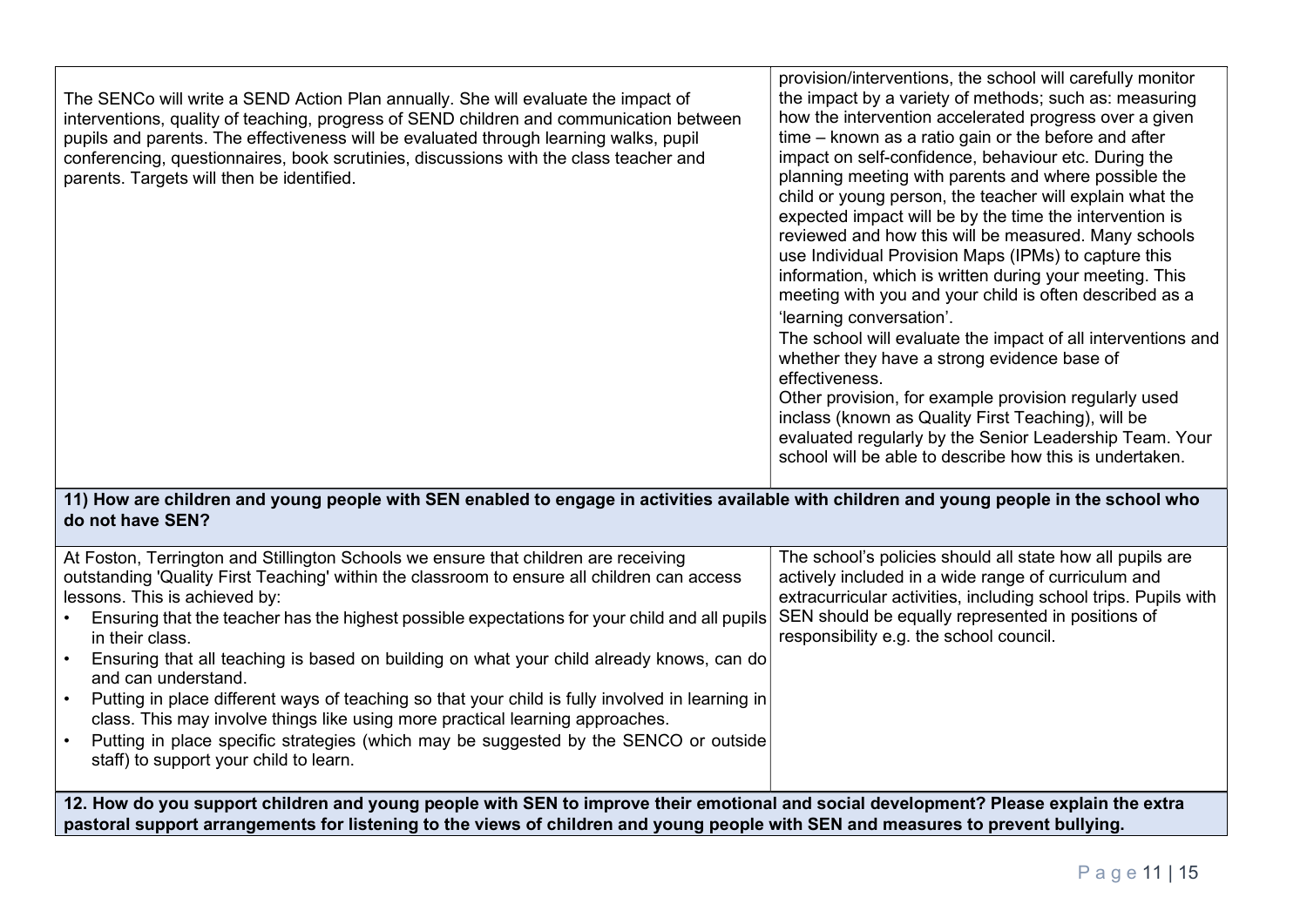| We have a strong ethos of interaction and support between the older and younger pupils.                  | Some of the interventions implemented should be for       |
|----------------------------------------------------------------------------------------------------------|-----------------------------------------------------------|
| $\mid$ Reflection areas, PHSE and Circle Time allows children time and space to reflect and offer $\mid$ | emotional support e.g. SEAL nurture groups, the provision |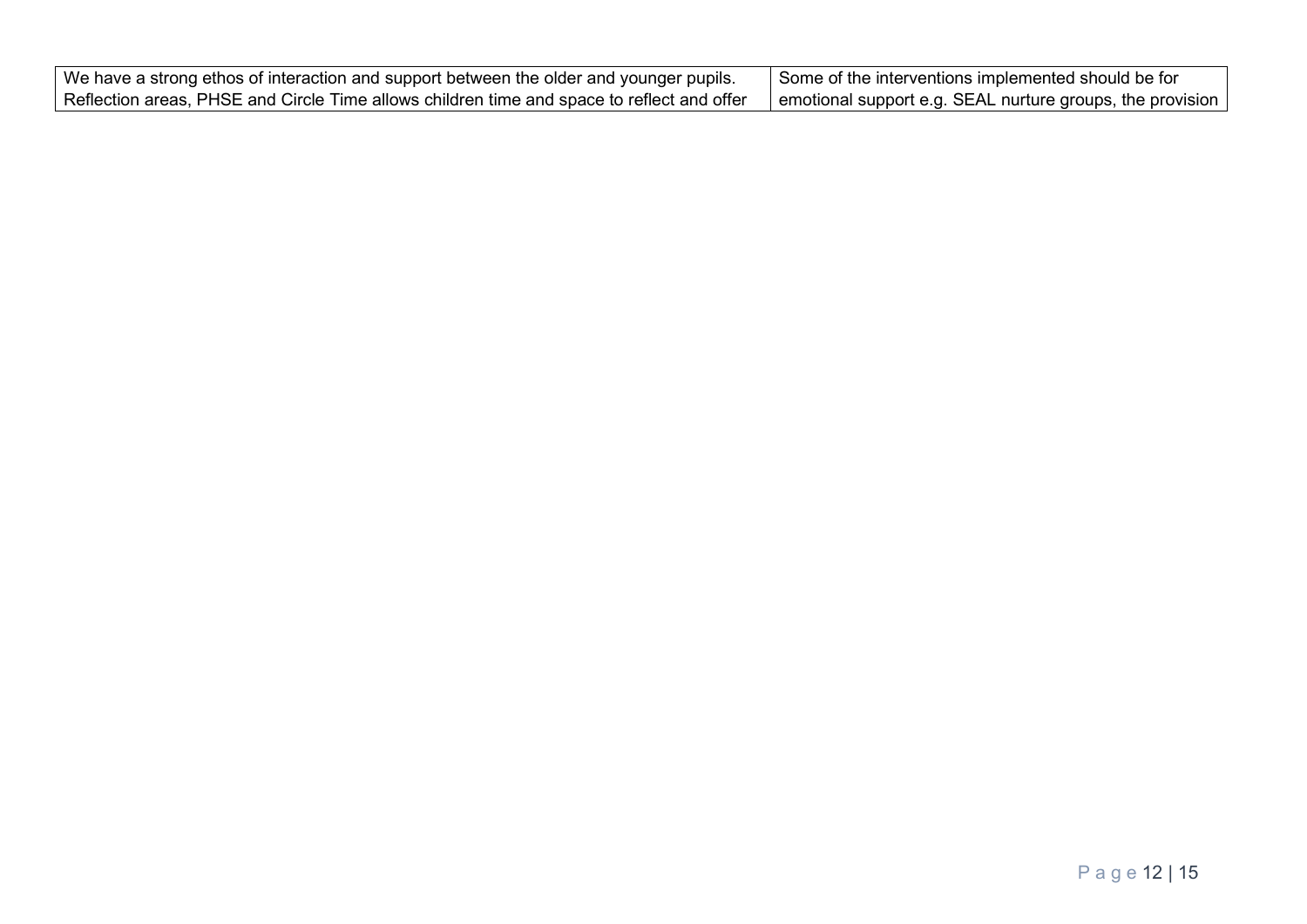| suggestions or highlights concerns anonymously if they wish.                                                                                                                                                                                                                                                                                                                                                                                                                                                                                                                                                                                                                                                                                                                                                                                              | of a key worker. |  |
|-----------------------------------------------------------------------------------------------------------------------------------------------------------------------------------------------------------------------------------------------------------------------------------------------------------------------------------------------------------------------------------------------------------------------------------------------------------------------------------------------------------------------------------------------------------------------------------------------------------------------------------------------------------------------------------------------------------------------------------------------------------------------------------------------------------------------------------------------------------|------------------|--|
| The latest SIAMMs inspection in 2016 at Foston identifies, "The distinctive and inclusive<br>Christian ethos of the schoolCaring relationships, behaviour and attitudes to work, are a<br>strength of the school." We support SEN children to improve their emotional and social<br>development using quality first teaching strategies, group interventions and individual<br>targeted support, these include:<br>Circle of friends<br>'Go to' staff in the playground and lessons<br>Targeted PSHCE lessons to prevent bullying and support emotional and social<br>development.<br>Comfort boxes to support social communications<br>Zoning the playground to support pupils with emotional difficulties e.g. quiet areas,<br>friendship bench<br>Areas within the classroom<br>Personal space interventions<br>Lego Therapy<br>Behaviour pattern logs |                  |  |
| 13) How does the School involve other bodies, including health and social care bodies, local authority support services and voluntary sector<br>organisations, in meeting children and young people's SEN and supporting their families?                                                                                                                                                                                                                                                                                                                                                                                                                                                                                                                                                                                                                  |                  |  |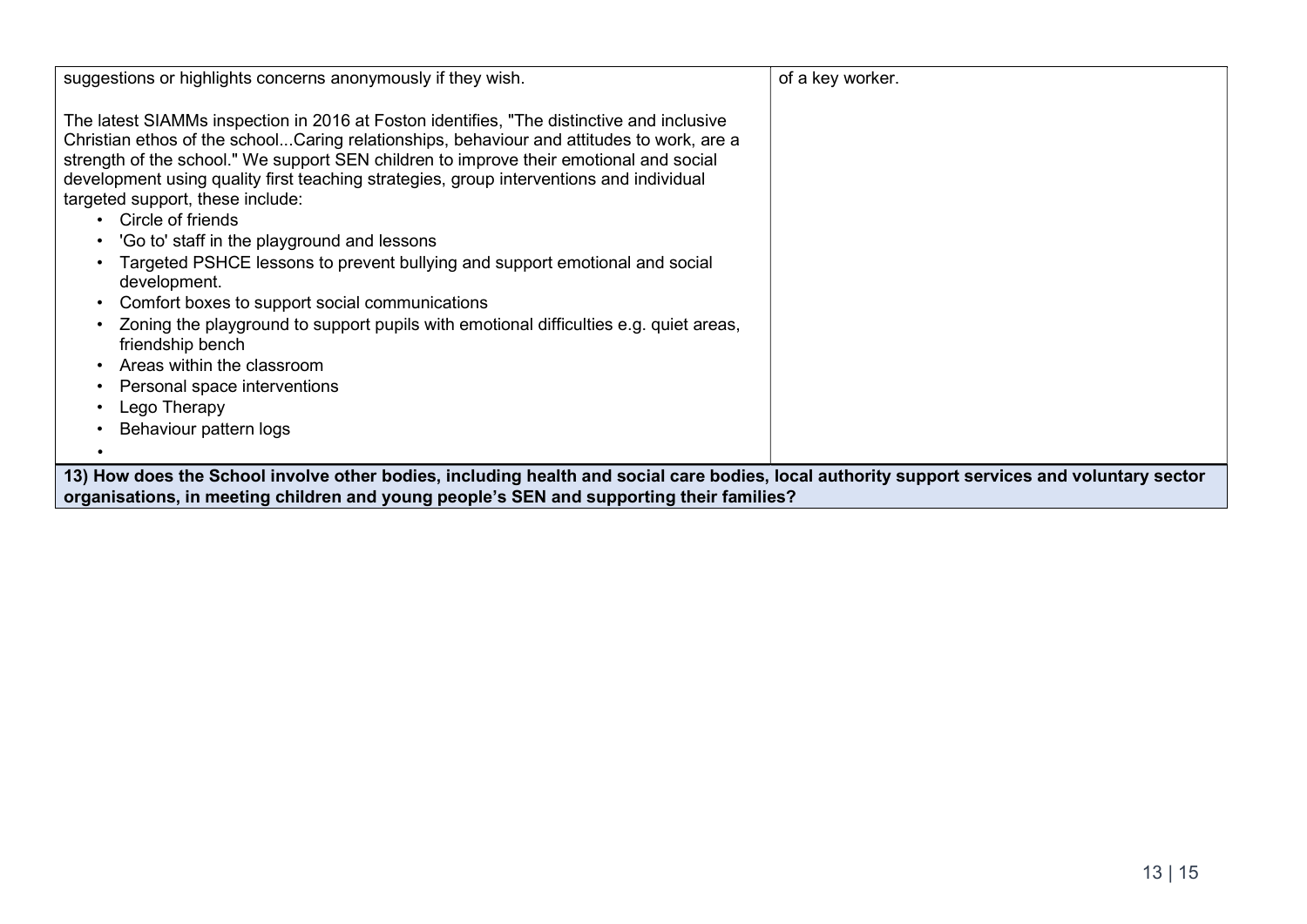| The school are proactive in seeking support to ensure the very best for the pupils. Referrals<br>will be made by the SENCo to sought further advice. The schools currently                                                                                               | The Local Authority offers a range of specialist support<br>and outreach services, including educational<br>psychologists and local enhanced mainstream schools, to                                                                |
|--------------------------------------------------------------------------------------------------------------------------------------------------------------------------------------------------------------------------------------------------------------------------|------------------------------------------------------------------------------------------------------------------------------------------------------------------------------------------------------------------------------------|
| receive support from educational psychologists, speech and language therapists,<br>occupational therapists, Child and Adolescent Mental Health Service (CAMHS) and the<br>specialist teachers to provide additional support and interventions.                           | help schools to deliver appropriate support and<br>interventions, other specialists such as speech and<br>language therapists can also support schools in this. If the<br>school feels that the involvement of another agency will |
| The school always gains parental consent prior to any involvement from outside agencies.                                                                                                                                                                                 | help them to meet your child's needs you will be informed<br>and asked to give your consent.                                                                                                                                       |
| <b>Statutory Assessment</b>                                                                                                                                                                                                                                              |                                                                                                                                                                                                                                    |
| The school or you can request that the Local Authority carry out a statutory assessment of<br>your child's needs. This is a legal process and you can find more detail about this from the<br>NYCC website http://www.northyorks.gov.uk/article/23542/SEND---local-offer |                                                                                                                                                                                                                                    |
| After the request has been sent in to the Local Authority (with a lot of information about your                                                                                                                                                                          |                                                                                                                                                                                                                                    |
| child including some from you), they will decide whether they think your child's needs -as                                                                                                                                                                               |                                                                                                                                                                                                                                    |
| described in the paperwork provided, seem complex enough to need a statutory<br>assessment. If this is the case, they will ask you and all professionals involved with your                                                                                              |                                                                                                                                                                                                                                    |